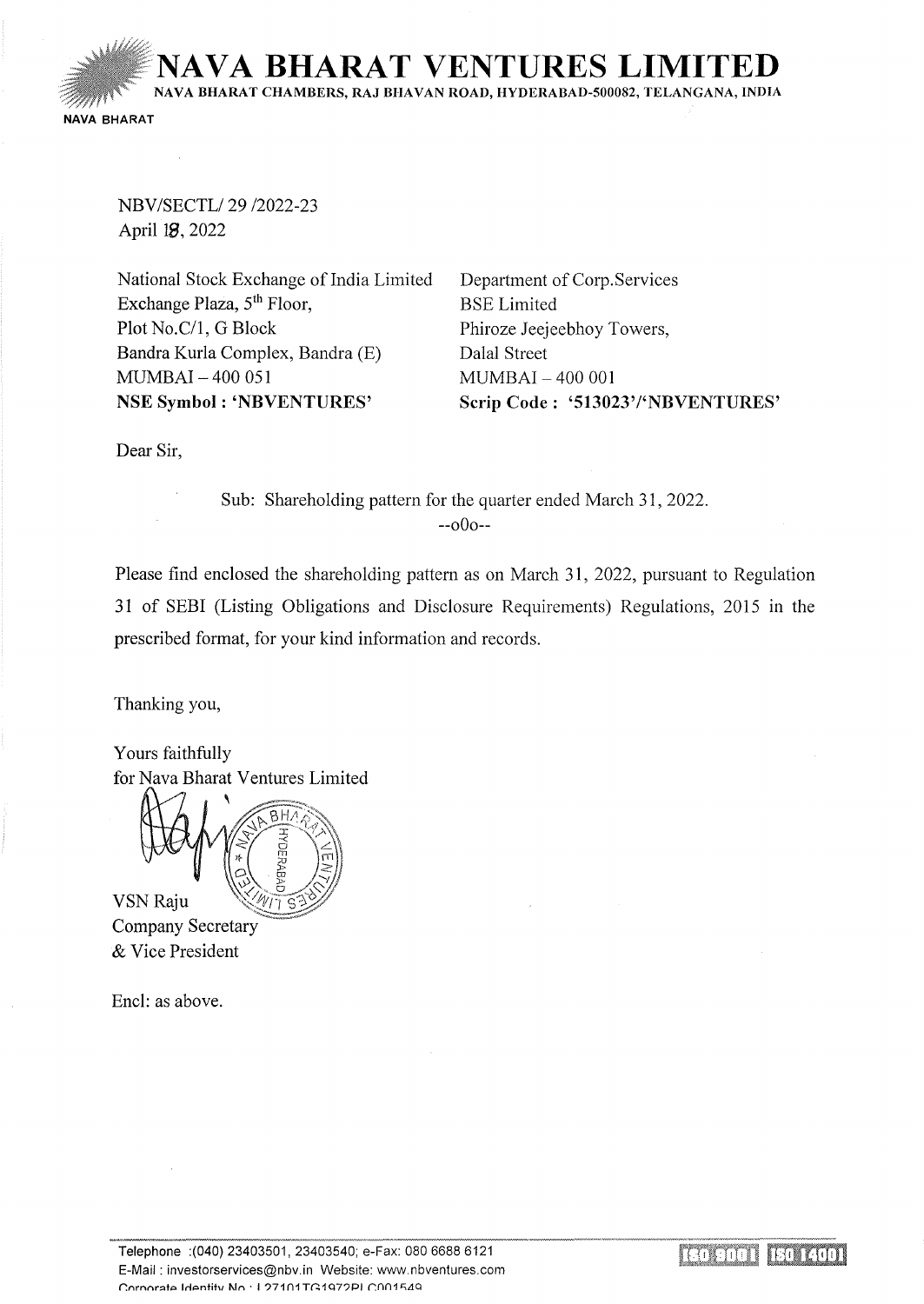|                | Shareholding Pattern for the quarter ended on March 31, 2022                                                               |                                   |    |  |  |  |  |  |  |  |  |
|----------------|----------------------------------------------------------------------------------------------------------------------------|-----------------------------------|----|--|--|--|--|--|--|--|--|
|                | Name of Listed Entity                                                                                                      | Nava Bharat Ventures Limited      |    |  |  |  |  |  |  |  |  |
| $\overline{2}$ | Scrip Code/Name of Scrip/Class of Security                                                                                 | INSE: `NBVENTURES'/EQUITY         |    |  |  |  |  |  |  |  |  |
|                |                                                                                                                            | BSE: `513023'/`NBVENTURES'/EQUITY |    |  |  |  |  |  |  |  |  |
| 3              | Shareholding Pattern Filed under Reg.31(1)(a)/Reg.31(1)(b)/Reg.31(1) (c)<br>Regulation 31(1)(b)                            |                                   |    |  |  |  |  |  |  |  |  |
|                | a. If under 31(1)(b) then indicate the report for Quarter ending                                                           | March 31, 2022                    |    |  |  |  |  |  |  |  |  |
|                | b. If under 31(1)(c) then indicate date of allotment/extinguishment                                                        | Not applicable                    |    |  |  |  |  |  |  |  |  |
| 4              | Declaration: The Listed entity is required to submit the following declaration to the extent of submission of information: |                                   |    |  |  |  |  |  |  |  |  |
|                | Particulars                                                                                                                | Yes                               | No |  |  |  |  |  |  |  |  |
|                | Whether the Listed Entity has issued any partly paid up shares?                                                            |                                   | No |  |  |  |  |  |  |  |  |
|                | Whether the Listed Entity has issued any Convertible Securities?<br>2.                                                     |                                   | No |  |  |  |  |  |  |  |  |
|                | Whether the Listed Entity has issued any Warrants?<br>13.                                                                  |                                   | No |  |  |  |  |  |  |  |  |
|                | Whether the Listed Entity has any shares against which depository receipts are issued?<br>4.                               |                                   | No |  |  |  |  |  |  |  |  |
|                | Whether the Listed Entity has any shares in locked-in?<br>5.                                                               |                                   | No |  |  |  |  |  |  |  |  |
|                | Whether any shares held by promoters are pledge or otherwise encumbered?<br>16.                                            |                                   | No |  |  |  |  |  |  |  |  |
|                | Whether company has equity shares with differential voting rights?                                                         |                                   | No |  |  |  |  |  |  |  |  |
|                | 8.<br>Whether the listed entity has any significant beneficial owner?                                                      | Yes                               |    |  |  |  |  |  |  |  |  |
| 5              | The tabular format for disclosure of holding of specified securities is as follows:-                                       |                                   |    |  |  |  |  |  |  |  |  |

 $\sim$ 



 $\sim$   $\chi_{\rm c}$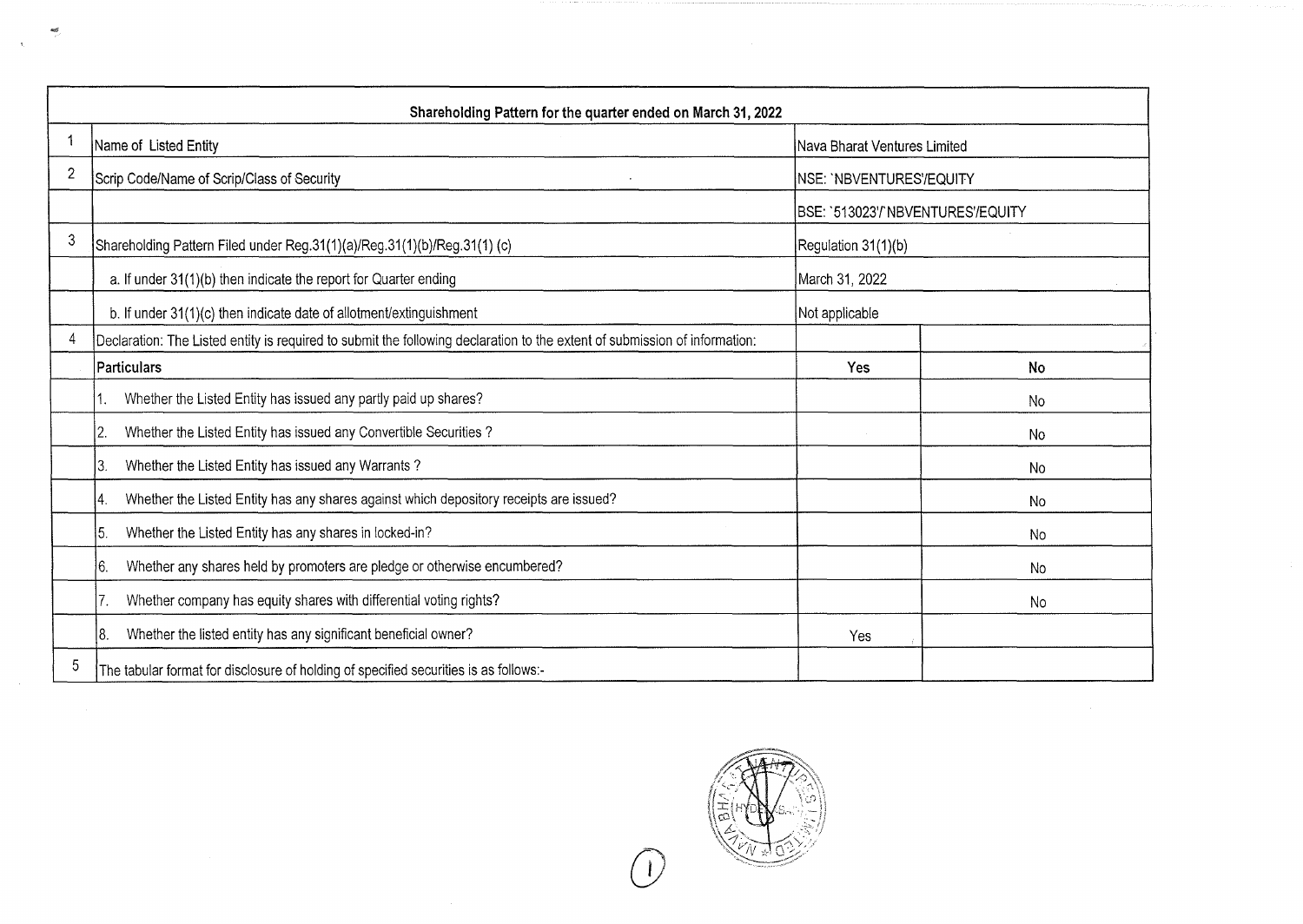## Table I· Summary Statement holding of specified securities

 $\langle \rangle$ 

|               |                                |                   |                                 | No. of                              |                                      |                        | Shareholding                                             |                 |                | Number of Voting Rights held in each<br>class of securities |                                 | No. of Shares                                        | Shareholding                                                         |            | Number of<br>Locked in                                  |            | Number of shares<br>pledged or           |                                          |
|---------------|--------------------------------|-------------------|---------------------------------|-------------------------------------|--------------------------------------|------------------------|----------------------------------------------------------|-----------------|----------------|-------------------------------------------------------------|---------------------------------|------------------------------------------------------|----------------------------------------------------------------------|------------|---------------------------------------------------------|------------|------------------------------------------|------------------------------------------|
|               |                                | Nos. of           | No. of fully<br>paid-up         | Partly                              | No. of<br><b>Shares</b>              | Total                  | as a % total no.                                         |                 |                | No. of Voting Rights                                        |                                 | underlying<br>Outstanding                            | as a % assuming<br>fulll conversion                                  |            | <b>Shares</b>                                           |            | otherwise<br>encumbered                  | Number of Equity                         |
| Cate-<br>gory | Category of<br>Shareholder     | Share-<br>holders | Equity<br><b>Shares</b><br>held | paid-up<br>Equity<br>Shares<br>held | underlying<br>Depository<br>Receipts | Nos.<br>shares<br>held | of shares<br>(calculated<br>as per<br><b>SCRR, 1957)</b> | Class<br>Equity | Class<br>Pref. | Total                                                       | Total as<br>a % of<br>$(A+B+C)$ | Convertible<br>Securities<br>(including<br>Warrants) | of convertible<br>securities (as a<br>% of diluted<br>share capital) | No.<br>(a) | <del>ਨਤ ਕ ∌ ਹਾ†</del><br>total<br>shares<br>held<br>(b) | No.<br>(a) | 757700<br>total<br>shares<br>held<br>(b) | Shares held in<br>dematerialized<br>form |
| (1)           | (11)                           | (III)             | (IV)                            | (N)                                 | (N)                                  | $(VII) =$              | (VIII)                                                   | (X)             |                |                                                             |                                 | (X)                                                  | $(XI) = (VII)+(X)$<br>As a % of (A+B+C2)                             | (XI)       |                                                         |            | (XIII)                                   | (XIN)                                    |
|               | Promoter & Promoter Group      | 17                | 7,18,33,261                     |                                     |                                      | 7,18,33,261            | $(IV) + (V) + (VI)$ As a % of (A+B+C2)<br>49.51          | 7,18,33,261     | 7,18,33,261    |                                                             | 49.51                           |                                                      | 49.51<br>0.00                                                        |            |                                                         | 0.00       | 7,18,33,261                              |                                          |
| (A)           |                                |                   |                                 |                                     |                                      |                        |                                                          |                 |                |                                                             |                                 |                                                      |                                                                      |            |                                                         |            |                                          |                                          |
| (B)           | Public                         | 47,034            | 7,32,67,377                     |                                     |                                      | 7,32,67,377            | 50.49                                                    | 7,32,67,377     |                | 7,32,67,377                                                 | 50.49                           |                                                      | 50.49                                                                |            | 0.00                                                    |            | <b>NA</b>                                | 7,23,71,346                              |
| (C)           | Non Promoter - Non Public      |                   |                                 |                                     |                                      |                        |                                                          |                 |                |                                                             |                                 |                                                      |                                                                      |            |                                                         |            | <b>NA</b>                                |                                          |
|               | (C1) Shares underlying DRs     |                   |                                 |                                     |                                      |                        | <b>NA</b>                                                |                 |                |                                                             | 0.00                            |                                                      | <b>NA</b>                                                            |            | 0.00                                                    |            | <b>NA</b>                                |                                          |
| (C2)          | Shares held by Employee Trusts |                   |                                 |                                     |                                      |                        | 0.00                                                     |                 |                |                                                             | 0.00                            |                                                      | 0.00                                                                 |            | 0.00                                                    |            | <b>NA</b>                                |                                          |
|               | Total                          | 47,051            | 14,51,00,638                    |                                     |                                      | 14,51,00,638           | 100.00                                                   | 14,51,00,638    |                | 14,51,00,638                                                | 100.00                          |                                                      | 100.00                                                               |            | 0.00                                                    |            |                                          | 14,42,04,607                             |



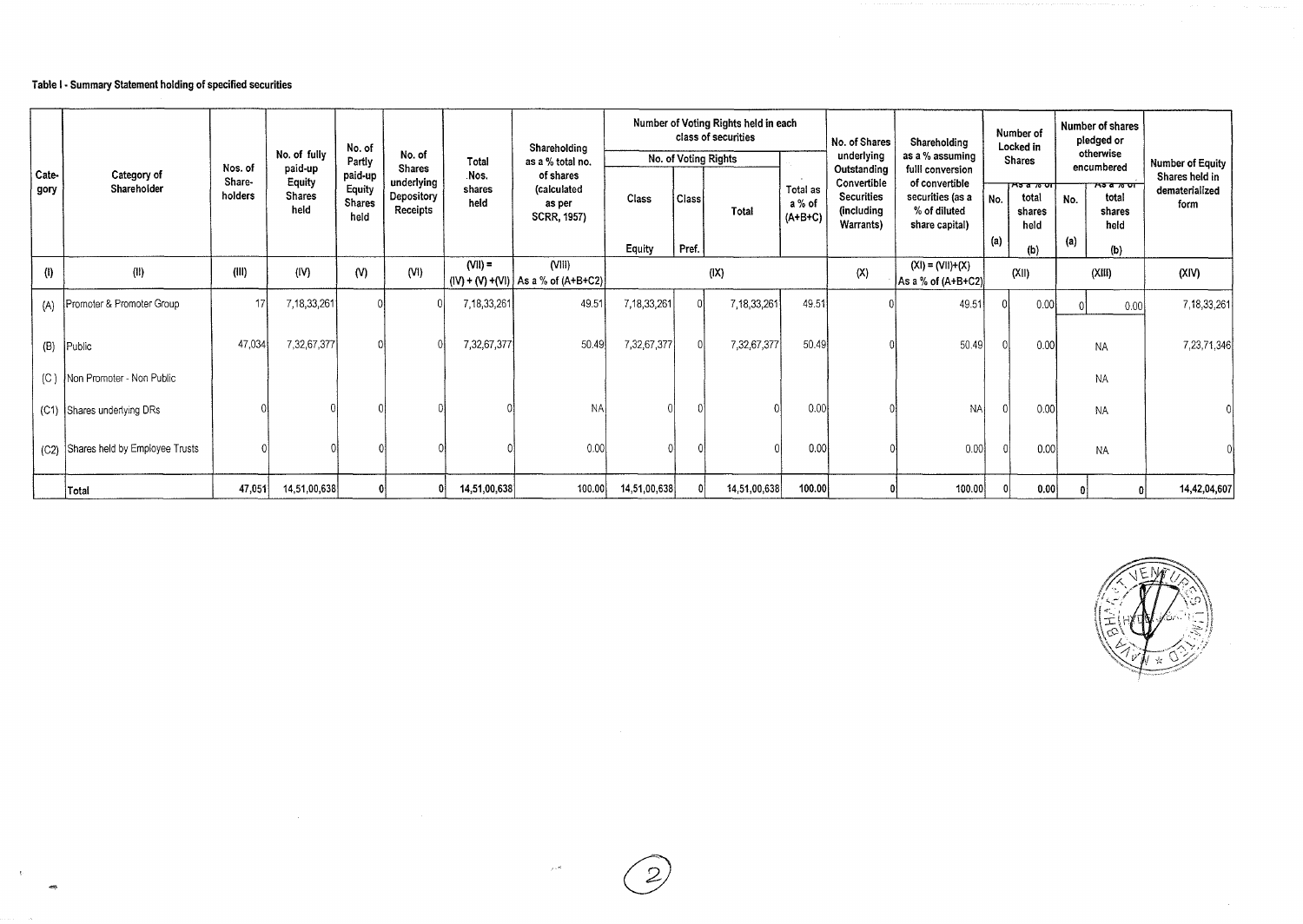|     | able il - Statement showing shareholding pattern of the Promoter and Promoter Group |            |                   |                         |                             |                          |                   |                             |             |                      |                                                             |                      |                                            |                                                     |                  |                                      |          |                                                        |                                  |
|-----|-------------------------------------------------------------------------------------|------------|-------------------|-------------------------|-----------------------------|--------------------------|-------------------|-----------------------------|-------------|----------------------|-------------------------------------------------------------|----------------------|--------------------------------------------|-----------------------------------------------------|------------------|--------------------------------------|----------|--------------------------------------------------------|----------------------------------|
|     | Category & Name of the                                                              | PAN        | No. of            | No. of fully<br>paid-up | No. of<br>Partly<br>paid-up | Nos. of<br>Shares        | Total Nos.        | Shareholding<br>$\%$        |             |                      | Number of Voting Rights held in each<br>class of securities |                      | No. of Shares<br>underlying<br>Outstanding | Shareholding as<br>a % assuming<br>fulll conversion |                  | Number of Locked in<br><b>Shares</b> |          | Number of shares<br>pledged or otherwise<br>encumbered | Number of Equity                 |
|     | Shareholder(s)                                                                      |            | share-<br>holders | Equity<br>Shares        | Equity                      | underlying<br>Depository | shares held       | calculated<br>as per        |             | No. of Voting Rights |                                                             | Total as a           | Convertible<br><b>Securities</b>           | of convertible<br>securities (as a                  |                  | As a % of                            |          | As a % of                                              | Shares held in<br>dematerialized |
|     |                                                                                     |            |                   | held                    | <b>Shares</b><br>held       | Receipts                 |                   | <b>SCRR, 1957</b>           | Class       | Class                | Total                                                       | % of Total<br>Voting | (including                                 | % of diluted                                        | No.              | total shares<br>held                 | No.      | total shares<br>held                                   | form                             |
|     |                                                                                     |            |                   |                         |                             |                          |                   |                             | Equity      | Pref.                |                                                             | rights               | Warrants)                                  | share capital)                                      | $\{a\}$          | (b)                                  | (a)      | (b)                                                    |                                  |
|     | (1)                                                                                 | (II)       | (11)              | (IV)                    | (N)                         | (NI)                     | $(VII = IV+V+VI)$ | As a % of<br>(A+B+C2)(VIII) |             |                      | (IX)                                                        |                      | (X)                                        | −(गाए रा⊼<br>w<br>As a % of                         |                  | (XII)                                |          | (XIII)                                                 | (XIV)                            |
| (1) | Indian                                                                              |            |                   |                         |                             |                          |                   |                             |             |                      |                                                             |                      |                                            |                                                     |                  |                                      |          |                                                        |                                  |
| (a) | Individuals/Hindu Undivided Family                                                  |            | -11               | 3, 13, 42, 216          | f)                          |                          | 3, 13, 42, 216    | 21.60                       | 3,13,42,216 | n                    | 3, 13, 42, 216                                              | 21.60                |                                            | 21.60                                               |                  |                                      |          |                                                        |                                  |
|     | Name:                                                                               |            |                   |                         |                             |                          |                   |                             |             |                      |                                                             |                      |                                            |                                                     |                  | 0.00                                 |          | 0.00                                                   | 3, 13, 42, 216                   |
|     | Promoter:                                                                           |            |                   |                         |                             |                          |                   |                             |             |                      |                                                             |                      |                                            |                                                     |                  |                                      |          |                                                        |                                  |
|     | Mr. Ashok Devineni                                                                  | ABVPD5737F |                   | 23,26,000               | $\sqrt{ }$                  |                          | 23,26,000         | 1.60                        | 23,26,000   |                      | 23,26,000                                                   |                      |                                            |                                                     |                  |                                      |          |                                                        |                                  |
|     | Promoter group:                                                                     |            |                   |                         |                             |                          |                   |                             |             |                      |                                                             | 1.60                 |                                            | 1.60                                                |                  | 0.00                                 | 0,       | 0.00                                                   | 23,26,000                        |
|     | Mr. Trivikrama Prasad Pinnamaneni                                                   | AENPP0497F |                   | 27,50,488               |                             |                          | 27,50,488         | 1.90                        |             |                      |                                                             |                      |                                            |                                                     |                  |                                      |          |                                                        |                                  |
|     | Mr. Trivikrama Prasad Pinnamaneni (HUF)                                             | AAGHP6929M |                   | 7,02,730                |                             |                          |                   |                             | 27,50,488   |                      | 27,50,488                                                   | 1.90                 |                                            | 1.90                                                |                  | 0.00                                 | 0.       | 0.00                                                   | 27,50,488                        |
|     | Mrs. Ramaa Devineni                                                                 |            |                   |                         |                             |                          | 7,02,730          | 0.48                        | 7,02,730    | $\Omega$             | 7,02,730                                                    | 0.48                 |                                            | 0.48                                                |                  | 0.00                                 | Ω        | 0.00                                                   | 7,02,730                         |
|     |                                                                                     | ACGPD0277Q |                   | 5,23,230                |                             | $\Omega$                 | 5,23,230          | 0.36                        | 5,23,230    |                      | 5,23,230                                                    | 0.36                 |                                            | 0.36                                                |                  | 0.00                                 | $\Omega$ | 0.00                                                   | 5,23,230                         |
|     | Mrs. Rajashree Pinnamaneni                                                          | AAOPP2417L |                   | 69,97,656               |                             | $\Omega$                 | 69,97,656         | 4.82                        | 69,97,656   |                      | 69,97,656                                                   | 4.82                 |                                            | 4.82                                                |                  | 0.00                                 |          | 0.00                                                   | 69,97,656                        |
|     | Mr. Ashwin Devineni                                                                 | AFKPD8669R |                   | 44,79,212               |                             |                          | 44,79,212         | 3.09                        | 44,79,212   |                      | 44,79,212                                                   | 3.09                 |                                            | 3.09                                                |                  | 0.00                                 |          | 0.00                                                   | 44,79,212                        |
|     | Mr. Devineni Nikhil                                                                 | AMWPD4181F |                   | 25,50,000               |                             |                          | 25,50,000         | 1.76                        | 25,50,000   |                      | 25,50,000                                                   | 1.76                 |                                            | 1.76                                                |                  | 0.00                                 |          | 0:00                                                   | 25,50,000                        |
|     | Mrs. Devineni Bhaktapriya                                                           | ACYPD2219G |                   | 98,17,900               |                             |                          | 98, 17, 900       | 6.77                        | 98.17,900   |                      | 98, 17, 900                                                 | 6.77                 |                                            | 6.77                                                | $\Omega$         | 0.00                                 |          | 0.00                                                   | 98,17,900                        |
|     | Dr. Rajasekhar Devineni                                                             | AAKPD7740C |                   | 15,630                  |                             |                          |                   |                             |             |                      |                                                             |                      |                                            |                                                     |                  |                                      |          |                                                        |                                  |
|     | jointly with Mr. Ashok Devineni<br>Mrs. Nilima Alluri                               |            |                   |                         |                             |                          | 15,630            | 0.01                        | 15,630      |                      | 15,630                                                      | 0.01                 |                                            | 0.01                                                |                  | 0.00                                 |          | 0.00                                                   | 15,630                           |
|     | Mrs. Rituparna Jawahar                                                              | AAKPA8609F |                   | 10,50,000               |                             |                          | 10,50,000         | 0.72                        | 10,50,000   |                      | 10,50,000                                                   | 0.72                 |                                            | 0.72                                                |                  | 0.00                                 |          | 0.00                                                   | 10,50,000                        |
|     | Central Government/State Government(s)                                              | AXAPJ3423F |                   | 1,29,370                |                             |                          | 1,29,370          | 0.09                        | 1,29,370    |                      | 1,29,370                                                    | 0.09                 |                                            | 0.09                                                |                  |                                      |          |                                                        | 1,29,370                         |
| (c) | Financial Institutions/Banks                                                        |            |                   |                         |                             |                          |                   | 0.00<br>0.00                |             |                      |                                                             | 0.00                 |                                            | 0.00                                                |                  | 0.00                                 |          | 0.00                                                   |                                  |
| (d) | Any Other(specify)                                                                  |            |                   |                         |                             |                          |                   |                             |             |                      |                                                             | 0.00                 |                                            | 0.00                                                |                  | 0.00                                 |          | 0.00                                                   |                                  |
|     | Name :                                                                              |            |                   |                         |                             |                          |                   |                             |             |                      |                                                             |                      |                                            |                                                     |                  |                                      |          |                                                        |                                  |
|     | (i) Bodies Corporate                                                                |            |                   | 4,04,91,045             |                             |                          | 4,04,91,045       | 27.91                       | 4,04,91,045 |                      | 4,04,91,045                                                 | 27.91                |                                            | 27.91                                               |                  | 0.00                                 |          |                                                        |                                  |
|     | Promoter group entity                                                               |            |                   |                         |                             |                          |                   |                             |             |                      |                                                             |                      |                                            | 0.00                                                |                  |                                      |          | 0.00                                                   | 4,04,91,045                      |
|     | Nav Developers Limited                                                              | AAACN7350B |                   | 1,60,93,51              | $\theta$                    |                          | 1,60,93,51        | 11.09                       | 1,60,93,51  |                      | 1,60,93,51                                                  | 11.09                |                                            | 11.09                                               |                  | 0.00                                 |          | 0,00                                                   | 1,60,93,51                       |
|     | A.N.Investments Private Limited                                                     | AABCA9109Q |                   | 94,79,825               | $\theta$                    |                          | 94,79,825         | 6.53                        | 94,79,825   |                      | 94, / 9, 825                                                | 6.53                 |                                            | 6.53                                                | $\mathbf{u}$     | 0.00                                 |          | 0.00                                                   | 94,79,825                        |
|     | S.R.T.Investments Private Limited                                                   | AACCS8358J |                   | 11, 19, 856             |                             |                          | 11, 19, 856       | 5.36                        | 11, 19, 856 |                      | 11, 19, 856                                                 | 5.36                 |                                            | 5.09                                                |                  | 0.00                                 |          | 0.00                                                   | 11, 19, 856                      |
|     | A9 Homes Private Limited                                                            | AAECM5096P |                   | 25,74,100               | $\left\{ \right\}$          |                          | 25,74,100         | 1.77                        | 25,74,100   |                      | 25, / 4, 100                                                | 1.11                 |                                            | 1.7                                                 |                  | 0.00                                 |          | 0.00                                                   | 25,74,100                        |
|     | V9 Avenues Private Limited<br>AV Dwellings Private Limited                          | AAECM4722C |                   | 22,39,980               |                             |                          | 22,39,980         | 1.54                        | 22,39,980   |                      | 22,39,980                                                   | 1.54                 |                                            | 1.53                                                |                  | 0.00                                 |          | 0.00                                                   | 22,39,980                        |
|     | (ii) Trust                                                                          | AAECM4721B |                   | 23,23,76                |                             |                          | 23,23,76          | 1.60                        | 23, 23, 767 |                      | 23,23,76                                                    | 1.60                 |                                            | 1.55                                                |                  | 0.00                                 |          | 0.00                                                   | 23,23,767                        |
|     | Promoter group:                                                                     |            |                   |                         |                             |                          |                   |                             |             |                      |                                                             |                      |                                            |                                                     |                  |                                      |          |                                                        |                                  |
|     | Nav Energy Private Limited                                                          | AABCN3524A |                   |                         |                             |                          |                   | 0.00                        |             |                      |                                                             |                      |                                            |                                                     |                  |                                      |          |                                                        |                                  |
|     | Sub-Total(A)(1)                                                                     |            |                   | 7,18,33,261             |                             |                          | 7,18,33,261       | 49.51                       | 7,18,33,261 |                      | 7,18,33,261                                                 | 0.00<br>49.51        |                                            | 0.00<br>49.51                                       |                  | 0.00                                 | -0       | 0.00                                                   |                                  |
| (2) | Foreign                                                                             |            |                   |                         |                             |                          |                   |                             |             |                      |                                                             |                      |                                            |                                                     |                  | 0.00                                 | וס       | 0.00                                                   | 7,18,33,26                       |
| (a) | Individuals (Non- Resident Individuals/ Foreign                                     |            |                   |                         |                             |                          |                   | 0.00                        |             |                      |                                                             | 0.00                 | $\sqrt{ }$                                 | 0.00                                                | 0                | 0.00                                 |          | 0.00                                                   |                                  |
| (b) | Government                                                                          |            |                   |                         |                             |                          |                   | 0.00                        |             |                      |                                                             | 0.00                 | $\Omega$                                   | 0.00                                                | $\boldsymbol{0}$ | 0.00                                 | 0        | 0.00                                                   |                                  |
| (c) | Institutions                                                                        |            |                   |                         |                             |                          |                   | 0.00                        |             |                      |                                                             | 0.00                 | $\sqrt{ }$                                 | 0.00                                                | $\overline{0}$   | 0.00                                 |          | 0.00                                                   |                                  |
| (d) | oreign Portfolio Investor                                                           |            |                   |                         |                             |                          |                   | 0.00                        |             |                      |                                                             | 0.00                 |                                            | 0.00                                                | $\Omega$         | 0.00                                 | $\Omega$ | 0.00                                                   |                                  |
| (e) | Any Other (Specify)                                                                 |            |                   |                         |                             |                          |                   | 0.00                        |             |                      |                                                             | 0.00                 | $\Omega$                                   | 0.00                                                | $\Omega$         | 0.00                                 | $\Omega$ | 0.00                                                   |                                  |
|     | Sub-Total (A)(2)                                                                    |            |                   |                         | $\theta$                    | $\Omega$                 |                   | 0.00                        |             |                      |                                                             | 0.00                 | $\overline{0}$                             | 0.00                                                |                  | 0.00                                 | -ol      | 0.00                                                   |                                  |
|     | <b>Total Shareholding of Promoter</b><br>and Promoter Group $A = (A)(1) + (A)(2)$   |            | 171               | 7,18,33,261             |                             |                          | 7,18,33,26        | 49.51                       | 7,18,33,261 |                      | 7, 18, 33, 261                                              | 49.51                |                                            | 49.51                                               |                  | 0.00                                 | 0        | 0.00                                                   | 7, 18, 33, 261                   |

 $\mathcal{Z}$ 

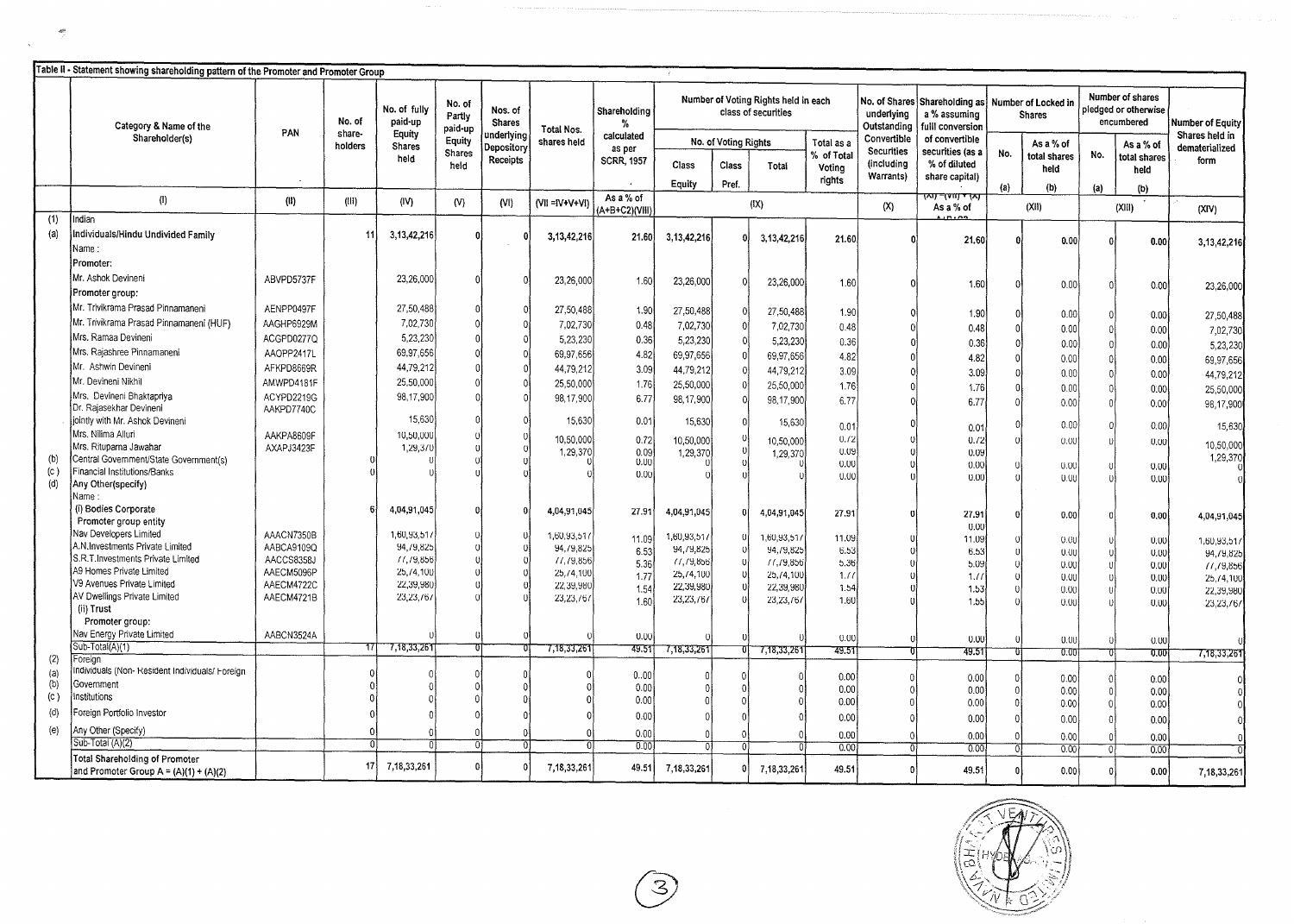|  | Table III - Statement showing shareholding pattern of the Public Shareholder |
|--|------------------------------------------------------------------------------|
|  |                                                                              |

~

 $\rightarrow$ 

|     | Category & Name of the Shareholders                            | PAN  | No. of<br>share- | No. of fully<br>paid-up<br>Equity | No. of<br>Partly<br>paid-up | Nos. of<br><b>Shares</b><br>underlying | Total<br>Nos.         | Shareholdin<br>g %<br>calculated |                      |       | Number of Voting Rights held in each<br>class of securities |               | No. of Shares<br>underlying<br>Outstanding<br>Convertible | Total<br>Shareholding<br>as a % assuming fulli<br>conversion of |             | Number of Locked<br>in Shares | Number of shares<br>pledged of<br>otherwise<br>encumbered | Number of Equity<br>Shares held in |
|-----|----------------------------------------------------------------|------|------------------|-----------------------------------|-----------------------------|----------------------------------------|-----------------------|----------------------------------|----------------------|-------|-------------------------------------------------------------|---------------|-----------------------------------------------------------|-----------------------------------------------------------------|-------------|-------------------------------|-----------------------------------------------------------|------------------------------------|
|     |                                                                |      | holders          | <b>Shares</b>                     | Equity<br><b>Shares</b>     | Depository                             | shares<br>held        | as per                           | No. of Voting Rights |       |                                                             | Total as      | <b>Securities</b>                                         | convertible securities                                          | No.         | As a % of total               | As a % of total<br>No.                                    | dematerialized<br>form             |
|     |                                                                |      |                  | held                              | held                        | Receipts                               |                       | <b>SCRR, 1957</b>                | <b>Class</b>         | Class | Total                                                       | a % of Total  | (includina                                                | (as a % of diluted share                                        | shares held |                               | shares held                                               |                                    |
|     |                                                                |      |                  |                                   |                             |                                        |                       |                                  | Equity               | Pref. |                                                             | Voting rights | Warrants)                                                 | capital)                                                        | (a)         | (b)                           | (a)<br>(b)                                                |                                    |
|     | (1)                                                            | (11) | (III)            | (IV)                              | (V)                         | (VI)                                   | $(VII = IV + V + VI)$ | As a % of<br>$(A+B+C2)$<br>NIII  |                      |       | (IX)                                                        |               | (X)                                                       | (XI)                                                            |             | (XII)                         | (XIII)                                                    | (XIV)                              |
| (1) | nstitutions                                                    |      |                  |                                   |                             |                                        |                       |                                  |                      |       |                                                             |               |                                                           |                                                                 |             |                               |                                                           |                                    |
| (a) | Mutual Funds                                                   |      |                  | 3,43,133                          |                             |                                        | 3,43,133              | 0.24                             | 3,43,133             |       | 3,43,133                                                    | 0.24          |                                                           | 0.24                                                            |             | 0.00                          | <b>NA</b>                                                 | 3,43,133                           |
|     | Name (Holding above 1%)                                        |      |                  |                                   |                             |                                        |                       |                                  |                      |       |                                                             |               |                                                           |                                                                 |             |                               |                                                           |                                    |
| (b) | Venture Capital Funds                                          |      |                  |                                   |                             |                                        |                       | 0.00                             |                      |       |                                                             | 0.00          |                                                           | 0.00                                                            |             | 0.00                          | <b>NA</b>                                                 |                                    |
|     | Name (xyz)                                                     |      |                  |                                   |                             |                                        |                       |                                  |                      |       |                                                             |               |                                                           |                                                                 |             |                               |                                                           |                                    |
| (c) | Alternate Investment Funds                                     |      |                  |                                   |                             |                                        |                       | 0.00                             |                      |       |                                                             | 0.00          |                                                           | 0.00                                                            |             | 0.00                          | ΝA                                                        |                                    |
|     | Name (xyz)                                                     |      |                  |                                   |                             |                                        |                       |                                  |                      |       |                                                             |               |                                                           |                                                                 |             |                               |                                                           |                                    |
| (d) | Foreign Venture Capital Investors<br>Name (xyz)                |      |                  |                                   |                             |                                        |                       | 0.001                            |                      |       |                                                             | 0.00          |                                                           | 0.00                                                            |             | 0.00                          | <b>NA</b>                                                 |                                    |
| (e) | Foreign Portfolio Investors                                    |      | 69               | 1,10,28,144                       |                             |                                        | 1, 10, 28, 144        | 7.60                             | 1, 10, 28, 144       |       | 1,10,28,144                                                 | 7.60          |                                                           | 7.60                                                            |             | 0.00                          | NA                                                        | 1, 10, 28, 144                     |
|     | Names : (Holding above 1%)                                     |      |                  |                                   |                             |                                        |                       |                                  |                      |       |                                                             |               |                                                           |                                                                 |             |                               |                                                           |                                    |
| (!) | Financial Institutions/Banks                                   |      |                  | 13,120                            |                             |                                        | 13,120                | 0.01                             | 13,120               |       | 13,120                                                      | 0.01          |                                                           | 0.01                                                            |             | 0.00                          | ΝA                                                        | 9,710                              |
|     | Name (xyz)                                                     |      |                  |                                   |                             |                                        |                       |                                  |                      |       |                                                             |               |                                                           |                                                                 |             |                               |                                                           |                                    |
| (g) | nsurance Companies                                             |      |                  |                                   |                             |                                        |                       | 0.00                             |                      |       |                                                             | 0.00          |                                                           | 0.00                                                            |             | 0.00                          | <b>NA</b>                                                 |                                    |
|     | Name (xyz)                                                     |      |                  |                                   |                             |                                        |                       |                                  |                      |       |                                                             |               |                                                           |                                                                 |             |                               |                                                           |                                    |
| (h) | Provident Funds/Pension Funds                                  |      |                  |                                   |                             |                                        |                       | 0.00                             |                      |       |                                                             | 0.00          |                                                           | 0.00                                                            |             | 0.00                          | <b>NA</b>                                                 |                                    |
|     | Name (xyz)                                                     |      |                  |                                   |                             |                                        |                       |                                  |                      |       |                                                             |               |                                                           |                                                                 |             |                               |                                                           |                                    |
| (i) | Any Other (Specify)                                            |      |                  |                                   |                             |                                        |                       | 0.00                             |                      |       |                                                             | 0.00          |                                                           | 0.00                                                            |             | 0.00                          | <b>NA</b>                                                 |                                    |
|     |                                                                |      |                  |                                   |                             |                                        |                       |                                  |                      |       |                                                             |               |                                                           |                                                                 |             |                               |                                                           |                                    |
|     | Sub-Total (B)(1)                                               |      | 76               | 1,13,84,397                       |                             |                                        | 1,13,84,397           | 7.85                             | 1,13,84,397          | 0Î.   | 1,13,84,397                                                 | 7.85          |                                                           | 7.85                                                            |             | 0.00                          | <b>NA</b>                                                 | 1,13,80,987                        |
| (2) | Central Governmentt/State Government(s)/<br>President of India |      |                  |                                   |                             |                                        |                       | 0.00                             |                      |       |                                                             | 0.00          |                                                           | 0.00                                                            |             | 0.00                          | NA.                                                       |                                    |
|     | Name (xyz)                                                     |      |                  |                                   |                             |                                        |                       |                                  |                      |       |                                                             |               |                                                           |                                                                 |             |                               |                                                           |                                    |
|     | Sub-Total (B)(2)                                               |      | ß                |                                   |                             | $\mathbf{0}$                           |                       | 0.00                             |                      |       |                                                             | 0.00          |                                                           | 0.00                                                            |             | 0.00                          | <b>NA</b>                                                 |                                    |

 $\label{eq:2.1} \mathcal{L}(\mathcal{L}^{\text{max}}_{\mathcal{L}}(\mathcal{L}^{\text{max}}_{\mathcal{L}}),\mathcal{L}^{\text{max}}_{\mathcal{L}}(\mathcal{L}^{\text{max}}_{\mathcal{L}}))$ 

 $(y)$ 

 $\mathcal{A}$ 



 $\label{eq:2.1} \frac{1}{\sqrt{2}}\left(\frac{1}{\sqrt{2}}\right)^{2} \left(\frac{1}{\sqrt{2}}\right)^{2} \left(\frac{1}{\sqrt{2}}\right)^{2} \left(\frac{1}{\sqrt{2}}\right)^{2} \left(\frac{1}{\sqrt{2}}\right)^{2} \left(\frac{1}{\sqrt{2}}\right)^{2} \left(\frac{1}{\sqrt{2}}\right)^{2} \left(\frac{1}{\sqrt{2}}\right)^{2} \left(\frac{1}{\sqrt{2}}\right)^{2} \left(\frac{1}{\sqrt{2}}\right)^{2} \left(\frac{1}{\sqrt{2}}\right)^{2} \left(\$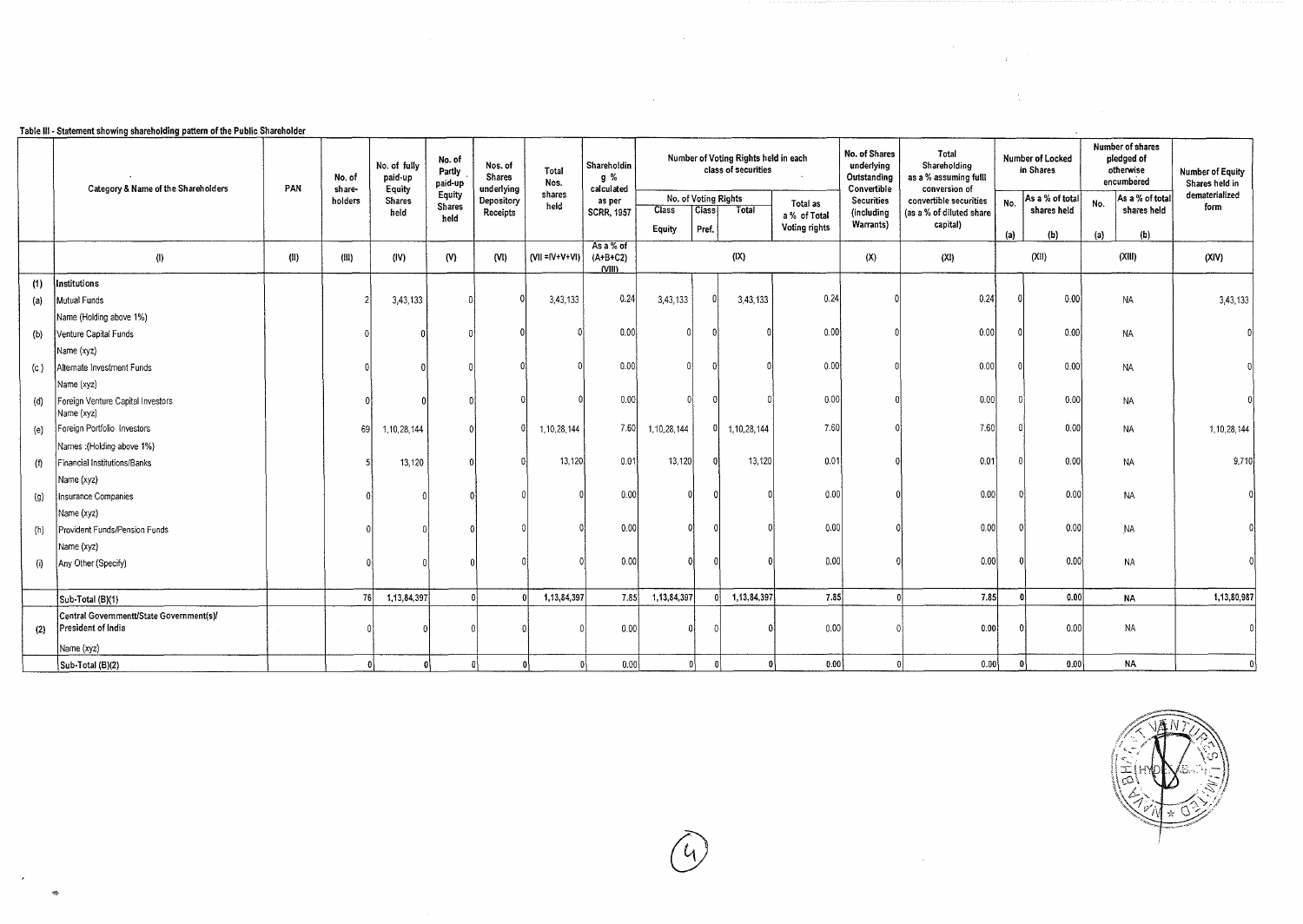|     | Category & Name of the Shareholders                                                    | PAN        | No. of<br>share- | No. of fully<br>paid-up<br>Equity | No. of<br>Partly<br>paid-up | Nos. of<br><b>Shares</b><br>underlying | Total<br>Nos.         | Shareholdin<br>g %<br>calculated  |                                                |                | Number of Voting Rights held in each<br>class of securities |                                           | No. of Shares<br>underlying<br>Outstanding<br>Convertible | Total<br>Shareholding<br>as a % assuming fulll<br>conversion of |     | <b>Number of shares</b><br>Number of Locked<br>pledged of<br>in Shares<br>otherwise<br>encumbered |                                       | <b>Number of Equity</b><br>Shares held in |
|-----|----------------------------------------------------------------------------------------|------------|------------------|-----------------------------------|-----------------------------|----------------------------------------|-----------------------|-----------------------------------|------------------------------------------------|----------------|-------------------------------------------------------------|-------------------------------------------|-----------------------------------------------------------|-----------------------------------------------------------------|-----|---------------------------------------------------------------------------------------------------|---------------------------------------|-------------------------------------------|
|     |                                                                                        |            | holders          | <b>Shares</b><br>held             | Equity<br>Shares<br>held    | Depository<br>Receipts                 | shares<br>held        | as per<br><b>SCRR, 1957</b>       | No. of Voting Rights<br><b>Class</b><br>Equity | Class<br>Pref. | Total                                                       | Total as<br>a % of Total<br>Voting rights | <b>Securities</b><br><i>(including</i><br>Warrants)       | convertible securities<br>(as a % of diluted share<br>capital)  | No. | As a % of total<br>shares held                                                                    | As a % of total<br>No.<br>shares held | dematerialized<br>form                    |
|     | $\left( 0 \right)$                                                                     | (ii)       | (III)            | (IV)                              | (N)                         | (N)                                    | $(VII = IV + V + VI)$ | As a % of<br>$(A+B+C2)$<br>(VIII) |                                                |                | (X)                                                         |                                           | (X)                                                       | (XI)                                                            | (a) | (b)<br>(XII)                                                                                      | (a)<br>(b)<br>(XIII)                  | (XIV)                                     |
| (3) | Non-institutions                                                                       |            |                  |                                   |                             |                                        |                       |                                   |                                                |                |                                                             |                                           |                                                           |                                                                 |     |                                                                                                   | <b>NA</b>                             |                                           |
| (a) | Individuals -                                                                          |            |                  |                                   |                             |                                        |                       |                                   |                                                |                |                                                             |                                           |                                                           |                                                                 |     |                                                                                                   |                                       |                                           |
|     | Individual shareholders holding nominal share capital up<br>to ₹ 2/- lakh              |            | 45,683           | 3,08,59,116                       |                             |                                        | 3,08,59,116           | 21.27                             | 3,08,59,116                                    |                | 3,08,59,116                                                 | 21.27                                     |                                                           | 21.27                                                           |     | 0.00                                                                                              | NA                                    | 2,99,87,075                               |
|     | ii. Individual shareholders holding nominal share capital in<br>excess of ₹ 2/- lakhs. |            | 62               | 2,18,18,811                       |                             |                                        | 2,18,18,811           | 15.04                             | 2,18,18,81                                     |                | 2, 18, 18, 81                                               | 15.04                                     |                                                           | 15.04                                                           |     | 0.00                                                                                              | <b>NA</b>                             | 2,18,03,811                               |
|     | Name: (Holding above 1%)                                                               |            |                  |                                   |                             |                                        |                       |                                   |                                                |                |                                                             |                                           |                                                           |                                                                 |     |                                                                                                   |                                       |                                           |
|     | Sunitha Vemulapalli                                                                    | AAIPV6103D |                  | 20, 16, 630                       |                             |                                        | 20,16,630             | 1.39                              | 20,16,630                                      |                | 20,16,630                                                   | 1.39                                      |                                                           | 1.39                                                            |     | 0.00                                                                                              | <b>NA</b>                             | 20,16,630                                 |
|     | Mathew Cyriac                                                                          | AAJPC6673Q |                  | 14,77,000                         |                             |                                        | 14,77,000             | 1.02                              | 14,77,000                                      |                | 14,77,000                                                   | 1.02                                      |                                                           | 1.02                                                            |     | 0.00                                                                                              | <b>NA</b>                             | 14,77,000                                 |
| (b) | NBFCs registered with RBI                                                              |            |                  | 12,100                            |                             |                                        | 12,100                | 0.01                              | 12,100                                         |                | 12,100                                                      | 0.01                                      |                                                           | 0.01                                                            |     | 0.00                                                                                              | <b>NA</b>                             | 12,100                                    |
| (c) | Employee Trusts                                                                        |            |                  |                                   |                             |                                        |                       | 0.00                              |                                                |                |                                                             | 0.00                                      |                                                           | 0.00                                                            |     | 0.00                                                                                              | <b>NA</b>                             |                                           |
| (d) | Overseas Depositories (holding DRs) (balancing figure)                                 |            |                  |                                   |                             |                                        |                       | 0.00                              |                                                |                |                                                             | 0.00                                      |                                                           | 0.00                                                            |     | 0.00                                                                                              | NA                                    |                                           |
| (e) | Any Other (Specify)                                                                    |            |                  |                                   |                             |                                        |                       |                                   |                                                |                |                                                             |                                           |                                                           |                                                                 |     |                                                                                                   | NA                                    |                                           |
|     | Names:                                                                                 |            |                  |                                   |                             |                                        |                       |                                   |                                                |                |                                                             |                                           |                                                           |                                                                 |     |                                                                                                   |                                       |                                           |
|     | <b>Bodies Corporate</b>                                                                |            | 295              | 45, 21, 143                       |                             |                                        | 45,21,143             | 3.12                              | 45, 21, 143                                    |                | 45, 21, 143                                                 | 3.12                                      |                                                           | 3.12                                                            |     | 0.00                                                                                              | NA                                    | 45,20,803                                 |
|     | Unclaimed Shares Suspense A/c                                                          |            |                  | 5,65,140                          |                             |                                        | 5,65,140              | 0.39                              | 5,65,140                                       |                | 5,65,140                                                    | 0.39                                      |                                                           | 0.39                                                            |     | 0.00                                                                                              | NA.                                   | 5,65,140                                  |
|     | iii. Directors and Relatives                                                           |            |                  | 8,40,757                          |                             |                                        | 8,40,757              | 0.58                              | 8,40,757                                       |                | 8,40,757                                                    | 0.58                                      |                                                           | 0.58                                                            |     | 0.00                                                                                              | <b>NA</b>                             | 8,40,757                                  |
|     | iv. Clearing Members                                                                   |            | 97               | 4,54,812                          |                             |                                        | 4.54.812              | 0.31                              | 4,54,812                                       |                | 4.54,812                                                    | 0.31                                      |                                                           | 0.31                                                            |     | 0.00                                                                                              | <b>NA</b>                             | 4,54,812                                  |
|     | Trusts                                                                                 |            |                  | 4,860                             |                             |                                        | 4.860                 | 0.00                              | 4,860                                          |                | 4,860                                                       | 0.00                                      |                                                           | 0.00                                                            |     | 0.00                                                                                              | NA                                    | 4,860                                     |
|     | vi. Non Resident Indians - Repatriable                                                 |            | 526              | 7,00,041                          |                             |                                        | 7,00,04               | 0.48                              | 7,00,041                                       |                | 7,00,041                                                    | 0.48                                      |                                                           | 0.48                                                            |     | 0.00                                                                                              | <b>NA</b>                             | 6,94,801                                  |
|     | vii. Non Resident Indians - Non Repatriable                                            |            | 278              | 14,80,515                         |                             |                                        | 14,80,515             | 1.02                              | 14,80,515                                      |                | 14,80,515                                                   | 1.02                                      |                                                           | 1.02                                                            |     | 0.00                                                                                              | <b>NA</b>                             | 14,80,515                                 |
|     | vii. IEPF                                                                              |            |                  | 6.25.685                          |                             |                                        | 6,25,685              | 0.43                              | 6,25,685                                       |                | 6,25,685                                                    | 0.43                                      |                                                           | 0.43                                                            |     | 0.00                                                                                              | NA                                    | 6,25,685                                  |
|     | Sub-Total (B)(3)                                                                       |            | 46.958           | 6,18,82,980                       |                             |                                        | 6,18,82,980           | 42.65                             | 6,18,82,980                                    |                | 6,18,82,980                                                 | 42.65                                     |                                                           | 42.65                                                           |     | 0.00                                                                                              | $\mathbf{0}$                          | 6,09,90,359                               |
|     | Total Public Shareholding<br>$ (B) = (B)(1)+(B)(2)+(B)(3)$                             |            | 47,034           | 7,32,67,377                       |                             |                                        | 7,32,67,377           | 50.49                             | 7,32,67,377                                    |                | 7,32,67,377                                                 | 50.49                                     |                                                           | 50.49                                                           |     | 0.00                                                                                              | <b>NA</b>                             | 7,23,71,346                               |

Details of Shares which remain unclaimed may be given here along with details such as number of shareholders, outstanding shares held in demat/unclaimed suspense account, voting rights which are frozen etc.: 5,65,140 Equit Shareholders in demat fonm as on March 31, 2022.

 $\sim$ 



 $\bigoplus$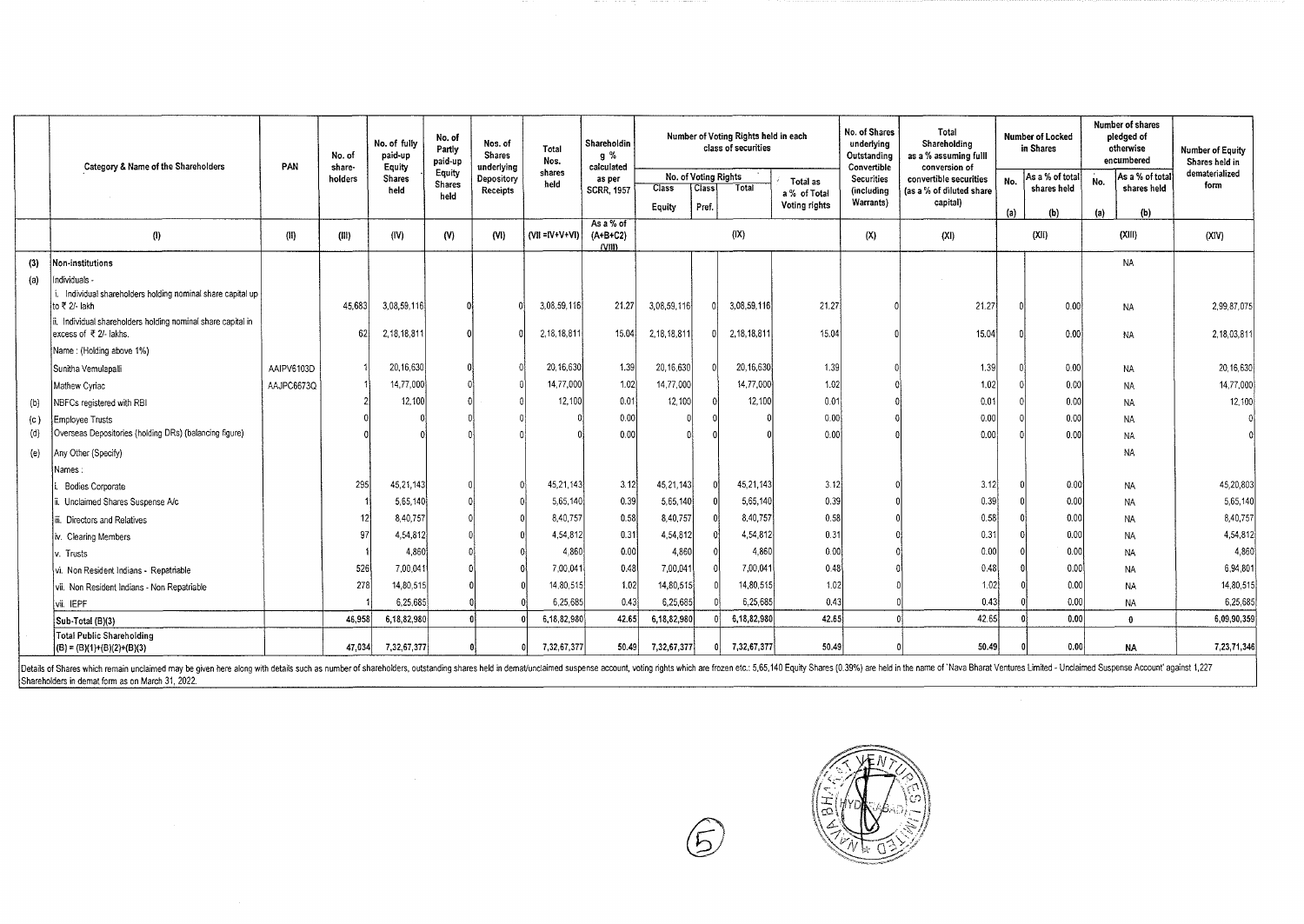|                   | Table IV - Statement showing shareholding pattern of the Non Promoter - Non Public Shareholder                                                                                                                                      |      |                          | paid-up                         | No. of fully   Partly paid- | Nos. of Shares                       | Total Nos.     | Shareholding %                            | Number of Voting Rights held in each class of | securities                    |       |                                   | No. of Shares<br>underlying<br>Outstanding                  | <b>Total Shareholding</b><br>as a % assuming full                               | Number of<br>Locked<br>in Shares |                                       | Number of shares<br>pledged or therwise<br>encumbered |                                             | Number of<br>Equity                                 |
|-------------------|-------------------------------------------------------------------------------------------------------------------------------------------------------------------------------------------------------------------------------------|------|--------------------------|---------------------------------|-----------------------------|--------------------------------------|----------------|-------------------------------------------|-----------------------------------------------|-------------------------------|-------|-----------------------------------|-------------------------------------------------------------|---------------------------------------------------------------------------------|----------------------------------|---------------------------------------|-------------------------------------------------------|---------------------------------------------|-----------------------------------------------------|
|                   | Category & Name of<br>the Shareholder(s)                                                                                                                                                                                            | PAN  | No. of share-<br>holders | Equity<br><b>Shares</b><br>held | up Equity<br>Shares<br>held | underlying<br>Depository<br>Receipts | shares<br>held | calculated<br>as per<br><b>SCRR, 1957</b> | Class                                         | No. of Voting Rights<br>Class | Total | Total as a<br>% of Tota<br>Voting | Convertible<br><b>Securities</b><br>(including<br>Warrants) | conversion<br>of convertible securities<br>(as a % of diluted share<br>capital) | No.                              | TAS a % or<br>total<br>shares<br>heid | No.                                                   | <b>ASA 76 OF</b><br>total<br>shares<br>held | <b>Shares</b><br>held in<br>dematerialize<br>d form |
|                   |                                                                                                                                                                                                                                     |      |                          |                                 |                             |                                      |                |                                           | Equity                                        | Pref.                         |       | rights                            |                                                             |                                                                                 | (a)                              | (b)                                   | (a)                                                   | (b)                                         |                                                     |
|                   | (1)                                                                                                                                                                                                                                 | (II) | (III)                    | (IV)                            | (N)                         | (VI)                                 | VII = IV+V+VI  | As a % of<br>$(A+B+C2)$<br>(VIII)         |                                               | (IX)                          |       |                                   | (X)                                                         | $(XI) = (VII) + (X) As a % of$<br>$A+B+C2$                                      |                                  | (XII)                                 | (XIII)                                                |                                             | (XIV)                                               |
| (i)<br>(2)<br>(a) | (1) Custodian/DR Holder<br>Name of DR Holder<br>(a) (if available); Not applicable<br>Name: Not applicable<br>Employee Benefit Trust<br>(under SEBI (Share based<br>Employee Benefit)<br>Regulations, 2014)<br>Name: Not applicable |      |                          |                                 |                             |                                      |                | 0.00                                      |                                               |                               |       | 0.00<br>0.00                      |                                                             | 0.00<br>0.00                                                                    |                                  | 0.00<br>0.00                          | <b>NA</b><br><b>NA</b>                                | <b>NA</b>                                   |                                                     |
|                   | Total Non-Promoter - Non Public<br>Shareholding<br>$(C) = (C)(1) + (C)(2)$                                                                                                                                                          |      |                          |                                 |                             |                                      |                | 0.00                                      |                                               |                               |       | 0.00                              |                                                             | 0.00                                                                            | $\Omega$                         | 0.00                                  |                                                       | <b>NA</b>                                   |                                                     |

(3) W.r.t. the information pertaining to Depository Receipts, the same may be disclosed in the respective columns to the extent information available.

 $\mathcal{F}^{\mathcal{S}}$ 

 $\frac{1}{\sqrt{2}}$ 

 $\sim$ 

*(&)*